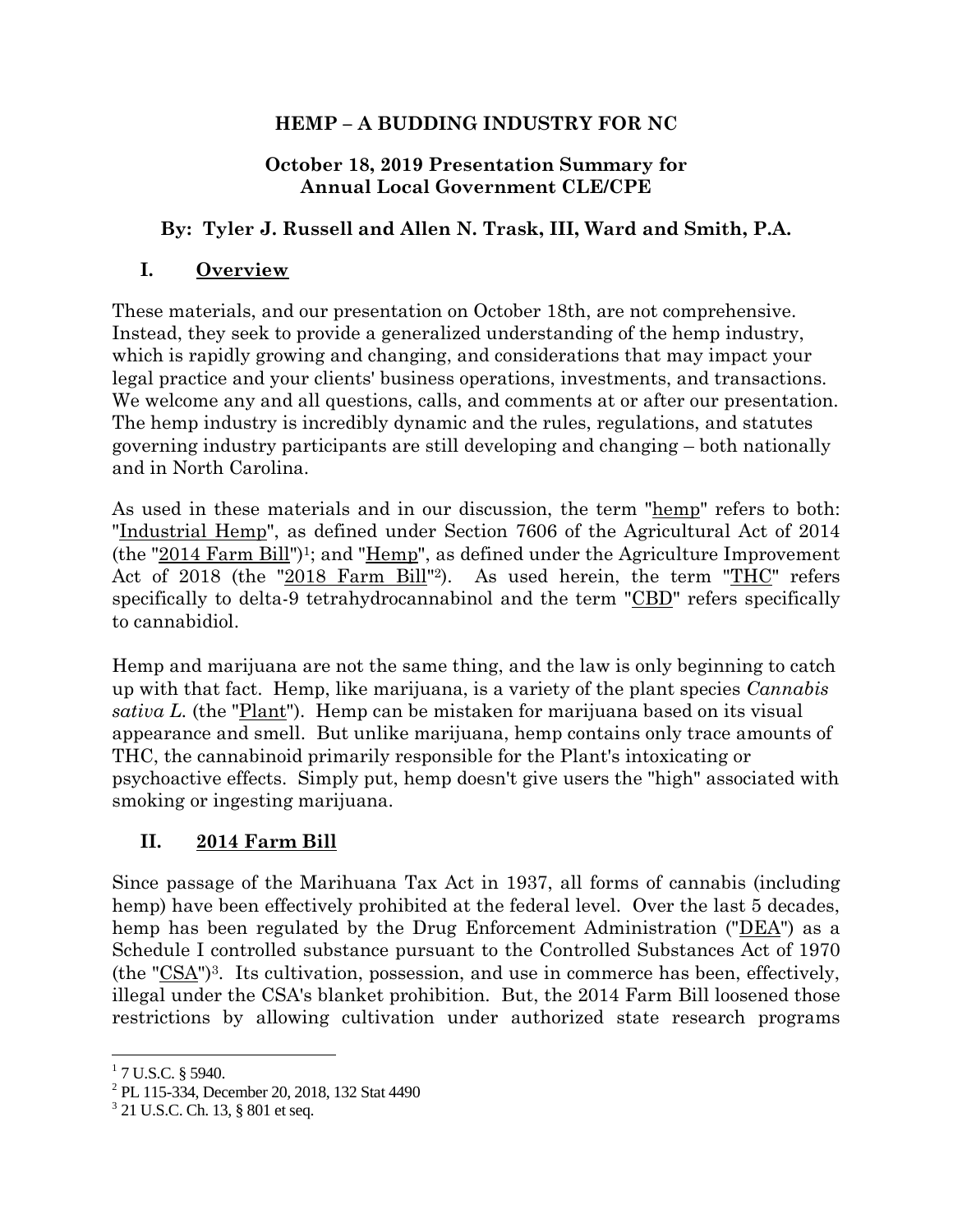pursuant to certain specified conditions. The 2014 Farm Bill defines "Industrial Hemp" as "the plant Cannabis sativa L., and any part of such plant, whether growing or not, with a delta-9 THC concentration of not more than 0.3% on a dry weight basis."<sup>4</sup>

The 2014 Farm Bill does not amend the CSA to remove Industrial Hemp from its list of Schedule I controlled substances. However, the 2014 Farm Bill does explicitly state that the cultivation of Industrial Hemp in compliance with the 2014 Farm Bill is permitted "notwithstanding the CSA or any other federal law," and the United States Court of Appeals for the Ninth Circuit has concluded that the 2014 Farm Bill therefore "preempts" the CSA.<sup>5</sup> Further, as stated above, the 2018 Farm Bill has since become law and it does expressly remove Hemp (which includes Industrial Hemp) from the CSA.

The 2014 Farm Bill permits the cultivation of Industrial Hemp under limited circumstances only where authorized by state law. The cultivation must be conducted by either "an institution of higher education (as defined in section 101 of the Higher Education Act of 1965 (20 U.S.C. § 1001))" or "a State department of agriculture."<sup>6</sup> And, institutions of higher education or state departments of agriculture must satisfy the following conditions: (a) the Industrial Hemp must be cultivated for research purposes, conducted under an agricultural pilot program or other agricultural or academic research; and (b) the cultivation of Industrial Hemp must be allowed under applicable law.<sup>7</sup>

The 2014 Farm Bill defines "agricultural pilot program" as a "pilot program to study the growth, cultivation, or marketing of [I]ndustrial [H]emp," in a state that permits such cultivation, provided that: (1) "only institutions of higher education and State departments of agriculture are used to cultivate Industrial Hemp"; and (2) the site used for cultivation is "certified by, and registered with, the State department of agriculture."<sup>8</sup> The 2014 Farm Bill also authorizes the applicable State department of agriculture to "promulgate regulations to carry out the pilot program in the State [] in accordance with the purposes of [the 2014 Farm Bill]."<sup>9</sup> Generally speaking, the 2014 Farm Bill does not specify the regulations that a State department of agriculture may promulgate and does not establish any federal regulatory framework for hemp cultivation. Instead, states were afforded the authority to determine the appropriate regulatory regimes for their respective jurisdictions and, as such, states have taken varying approaches in their pilot programs. Since the passage of the 2014 Farm Bill, some states have promulgated regulations governing (and issued registrations permitting) not only the cultivation

l

 $47$  U.S.C. § 5940(b)(2).

<sup>5</sup> *See Hemp Indus. Ass'n v. U.S. Drug Enf't Admin.*, 720 F. App'x 886, 887 (9th Cir. 2018).

 $6$  7 U.S.C. § 5940(a).

<sup>7</sup> *Id.*

 $8^8$  7 U.S.C. § 5940(b)(1).

<sup>9</sup> *Id.*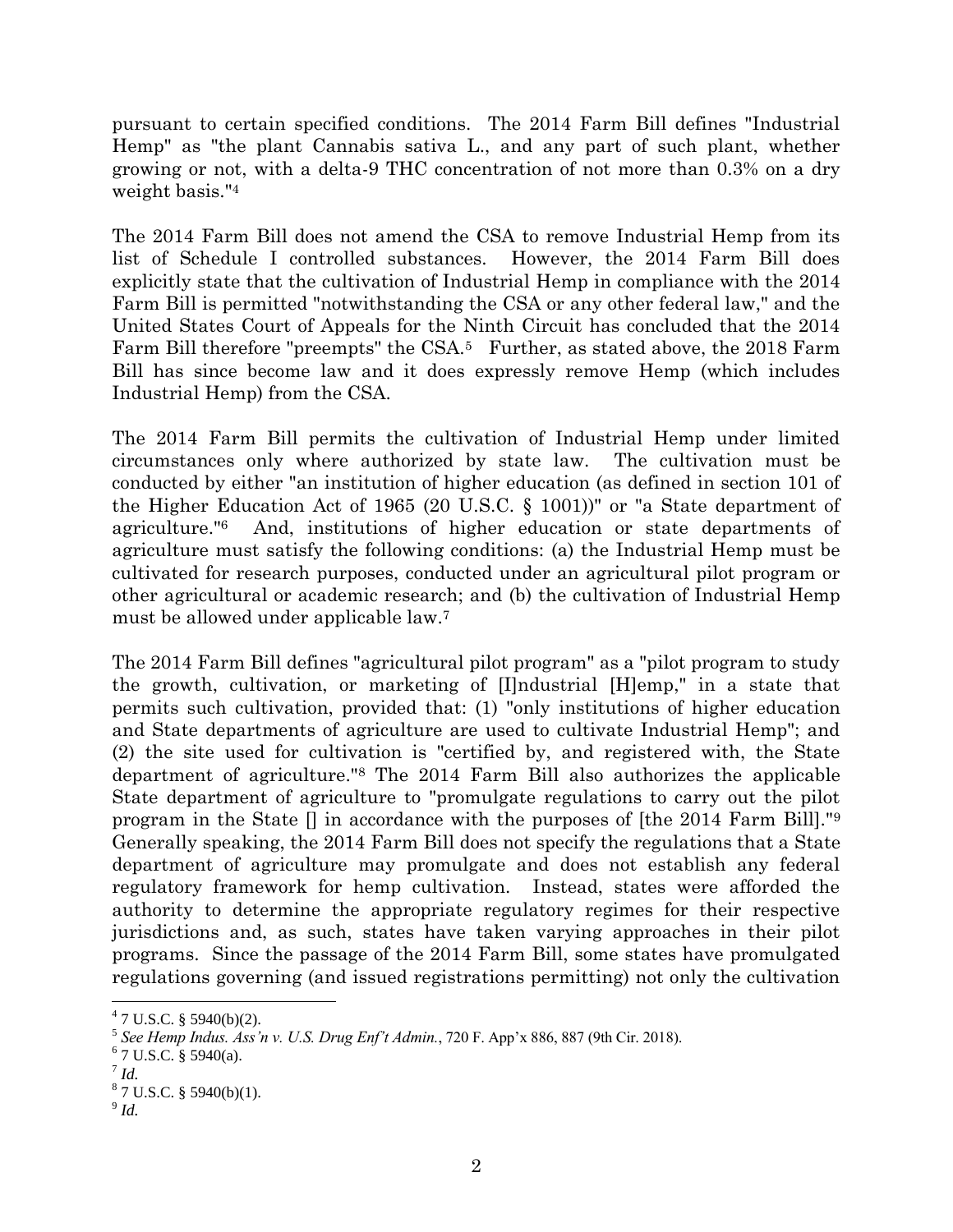of Industrial Hemp, but also the processing and handling of Industrial Hemp. North Carolina only licenses hemp cultivation under its research pilot program (discussed more below).

In addition to permitting the cultivation of Industrial Hemp for research purposes, the 2014 Farm Bill also permits agricultural pilot programs to study the "marketing of industrial hemp," a phrase that is not defined in the 2014 Farm Bill. In August 2016, the Federal Food and Drug Administration ("FDA"), U.S. Department of Agriculture ("USDA"), and DEA issued a Statement of Principles attempting to define the scope of market research activities permitted under the 2014 Farm Bill. In relevant part, the Statement of Principles provides that "[f]or purposes of marketing research…but not for the purposes of general commercial activity, industrial hemp products may be sold in a State with an agricultural pilot program or among States with agricultural pilot programs but may not be sold in States where such sale is prohibited."<sup>10</sup> Thus, at a minimum, the 2014 Farm Bill allows commercial activity in conjunction with market research, and permits Industrial Hemp-derived products to be transferred amongst states with agricultural pilot programs authorizing such activity. It is worth noting, however, that the Statement of Principles is not legally binding and is disputed by many, including members of Congress who drafted the 2014 Farm Bill, as contravening the intent of the 2014 Farm Bill and exceeding the FDA's, USDA's, and DEA's authority.11 However, as recently as February 27, 2019, the USDA referenced the Statement of Principles as "additional guidance" that remains applicable to the 2014 Farm Bill.<sup>12</sup>

In summary, the 2014 Farm Bill permits the limited cultivation and marketing of Industrial Hemp (which, by definition, cannot contain more than 0.3% THC), if (i) the Industrial Hemp is grown for research purposes; (ii) by an institution of higher education or pursuant to an agricultural pilot program, and (iii) in a state that permits its cultivation. In addition, if the cultivation is conducted pursuant to an agricultural pilot program, the cultivator must register with the State's department of agriculture and comply with all regulations promulgated by same.

# **III. NC Industrial Hemp Research Pilot Program**

The North Carolina General Assembly responded to the passage of the 2014 Farm Bill by, in turn, adopting and enacting its own industrial hemp authorization laws<sup>13</sup> and regulations<sup>14</sup> in 2015. Among other things, that legislative action created the

 $\overline{a}$ 

<sup>&</sup>lt;sup>10</sup> Office of the Secretary, USDA; DEA, DOJ; FDA, HHS, "Statement of Principles on Industrial Hemp," 81 Fed. Reg. 53395-01 (August 12, 2016), http://federalregister.gov/a/2016-19146.

<sup>11</sup> *See, e.g.* Amicus Brief of Members of United States Congress in *Hemp Indus. Ass'n v. U.S. Drug Enf't Admin.*, Case No. 17-70162, Jan. 11, 2018, Dkt. 47 (available at

https://files.iowamedicalmarijuana.org/imm/federal/usca9\_17\_70162\_047.pdf) <sup>12</sup> *See* https://www.ams.usda.gov/content/hemp-production-program.

<sup>13</sup> *See* NC General Statutes Chapter 106, Article 50E.

<sup>&</sup>lt;sup>14</sup> See NCAC, Title 2, Chapter 62.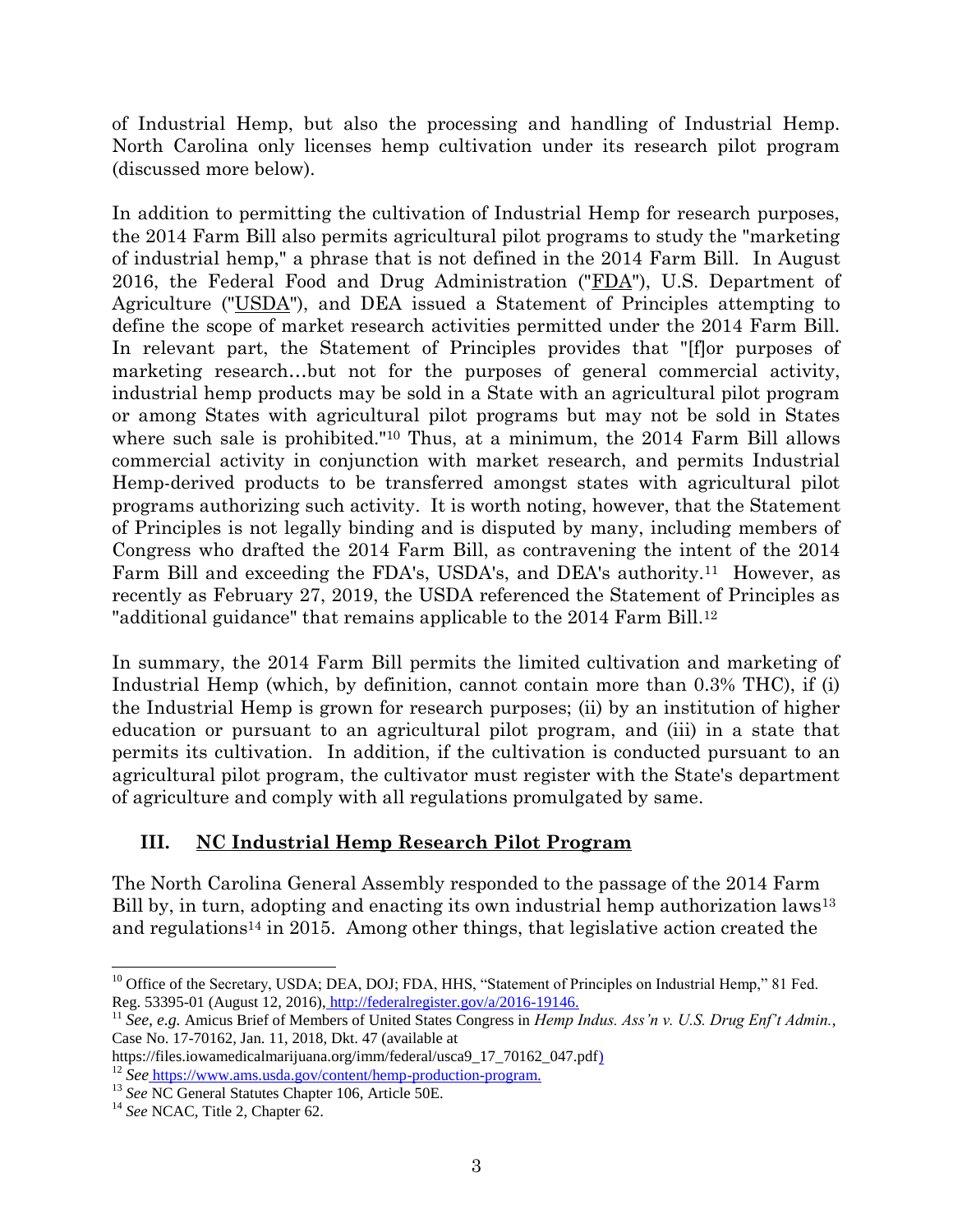North Carolina Industrial Hemp Commission (the "Hemp Commission") – our state's licensing body for hemp cultivators – and decriminalized the production and use of industrial hemp if certain rules are followed. The Hemp Commission, in partnership with the North Carolina Department of Agriculture, presently licenses and oversees the production of industrial hemp in North Carolina through the administration of a highly regulated pilot program.

At present, the Hemp Commission only approves and issues hemp cultivation licenses. To obtain a license, applicants must meet all of the threshold criteria for licensure described in the applicable program rules – including, qualification of the applicant as a bona fide farmer. The Hemp Commission does not approve or issue licenses for other participants in the hemp industry – including extractors, product formulators, manufacturers, distributors, and retailers. The Hemp Commission does, however, require "processors" (a term that is not defined by the law) to *register* with the state and to provide certain annual reports on their operations.

### **IV. 2018 Farm Bill and its Changes**

The passage of the 2018 Farm Bill and its execution by President Donald Trump on December 20, 2018 materially altered the legal landscape governing the production of hemp in the United States. The 2018 Farm Bill, in effect, decriminalized hemp and hemp-derived cannabinoids, extracts, and isomers by: (a) expressly excluding hemp (as defined under the 2018 Farm Bill) from the definition of "marijuana"; and, (b) expressly excluding any THC that exists in hemp (as defined under the 2018 Farm Bill) from the Schedule I controlled substances list. Under the 2018 Farm Bill, hemp is now regulated as an agricultural crop by the USDA in coordination with state departments of agriculture and tribal authorities (as explained below).

The 2018 Farm Bill defines hemp as "the plant Cannabis sativa L. and any part of that plant, including the seeds thereof and all derivatives, extracts, cannabinoids, isomers, acids, salts, and salts of isomers, whether growing or not, with a delta-9 tetrahydrocannabinol concentration of not more than 0.3 percent on a dry weight basis."15 This definition is a notable expansion from the limited definition of "Industrial Hemp" contained in the 2014 Farm Bill, which did not explicitly include cannabinoids and extracts, and thus left room for debate amongst agencies. Most significantly, the 2018 Farm Bill amends the CSA to explicitly exclude hemp – inclusive of all of its derivatives, extracts, and cannabinoids containing not more than 0.3% THC – from the federal definition of "marihuana" and also creates a specific exemption for THC found in hemp.<sup>16</sup>

Unlike the 2014 Farm Bill, the 2018 Farm Bill establishes a federal regulatory framework for hemp production in the United States. The 2018 Farm Bill

 $\overline{a}$ 

<sup>&</sup>lt;sup>15</sup> PL 115-334, December 20, 2018, 132 Stat 4490, Section 10113, Sec. 297A.

<sup>16</sup> *Id.* Section 12619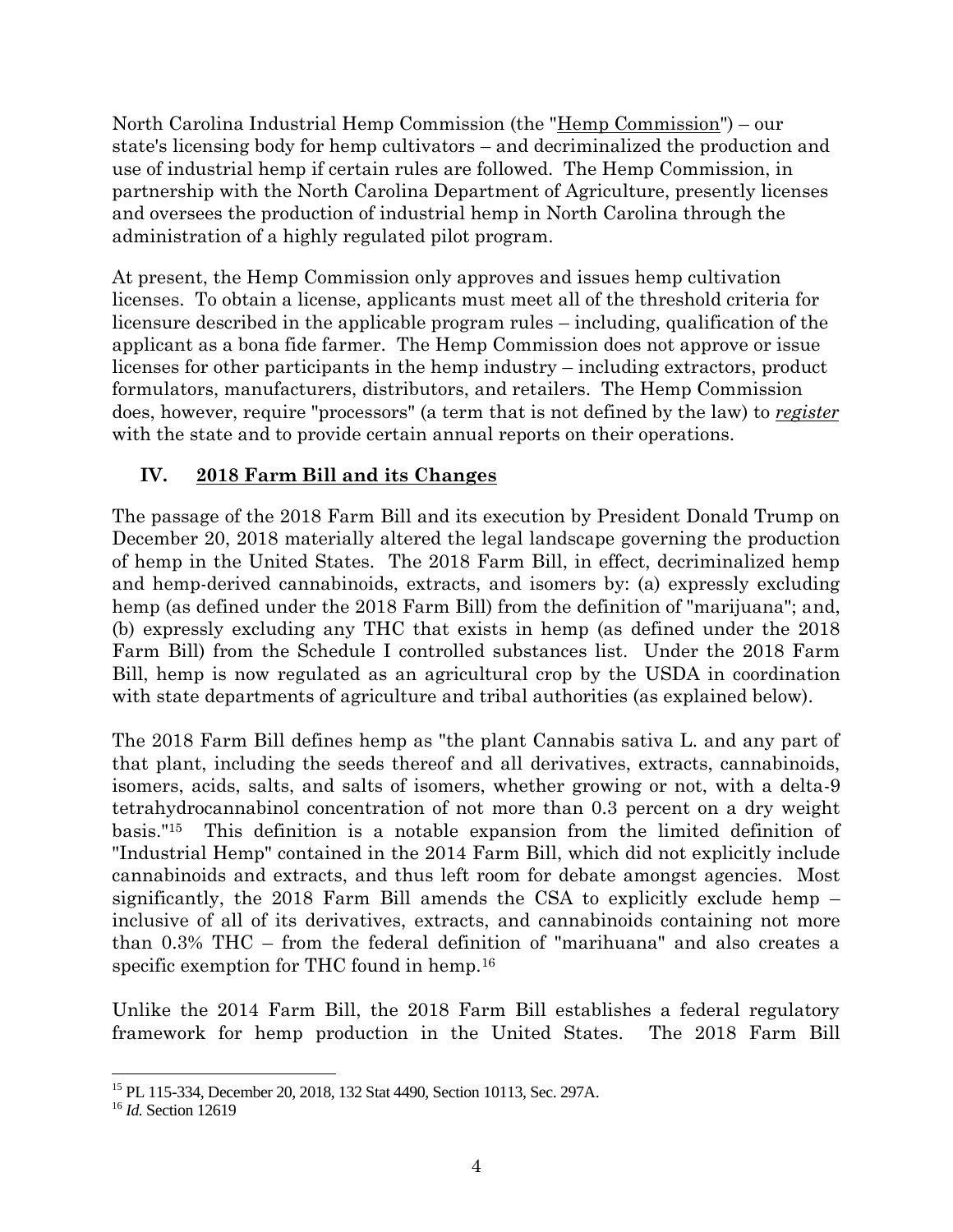establishes the USDA (as opposed to the DEA) as the primary federal regulatory agency overseeing hemp production in the United States. However, any states, U.S. territories, and Indian tribes desiring to obtain (or retain) primary regulatory authority over hemp activities within their borders are allowed to do so after submitting a plan for regulating hemp production to the USDA and receiving approval from the USDA for that plan.<sup>17</sup> State plans must be submitted through the state's department of agriculture in consultation with the Governor and chief law enforcement officer of the state (or the tribal government, as applicable).<sup>18</sup> The USDA is required to approve or disapprove any state or tribal plan within sixty (60) days of receiving it.19 However, the USDA previously announced that it will not approve any state or tribal plan until the USDA's own regulations have been promulgated.<sup>20</sup>

States or tribal authorities that choose to submit and subsequently receive USDAapproval for their own plans will be responsible for issuing licenses through their respective departments of agriculture. Hemp production in jurisdictions that do not submit their own plans (and that do not otherwise prohibit hemp production) will be governed by USDA regulation,<sup>21</sup> and individuals seeking to cultivate hemp in such jurisdictions will be able to apply to the USDA for licensure.<sup>22</sup> Once USDA regulations are implemented, (1) in jurisdictions *without* USDA-approved plans, it will be unlawful to cultivate hemp in the state (or territory or Indian tribe, as applicable) without a license issued by the USDA23; and (2) in jurisdictions *with* USDA-approved plans, it will be unlawful to cultivate hemp in the state (or territory or Indian tribe, as applicable) without a license issued by that state's department of agriculture (or tribal government, as applicable24.

The USDA has yet to approve or disapprove any state or tribal plans, and the USDA previously announced that it will not do so until its regulations have been promulgated.<sup>25</sup> The USDA has consistently maintained that it intends to issue such regulations in the Fall of 2019 in order to accommodate the 2020 planting season.<sup>26</sup> At the time of preparation of these materials, the USDA regulations have been internally promulgated and submitted to the White House Office of Management and Budget (OMB) for interagency review and approval. There has been no indication as to when the OMB interagency review process will conclude and the regulations released for public review and consumption.

l

<sup>&</sup>lt;sup>17</sup> *Id.* Section 10113, Sec. 297B(a)(1).

<sup>18</sup> *Id.*

<sup>&</sup>lt;sup>19</sup> PL 115-334, December 20, 2018, 132 Stat 4490, Section 10113, Sec. 297B(b)(1).

<sup>20</sup> *See* https://www.ams.usda.gov/content/hemp-production-program.

<sup>21</sup> *Id.* Sec. 297C(a).

<sup>22</sup> *Id.* Sec. 297C(b).

<sup>&</sup>lt;sup>23</sup> *Id.* Sec. 297C(c)(1).

<sup>&</sup>lt;sup>24</sup> *Id.* Sec. 297B(e)(2)(A)(ii).

<sup>25</sup> *See* https://www.ams.usda.gov/content/hemp-production-program.

<sup>26</sup> *Id.*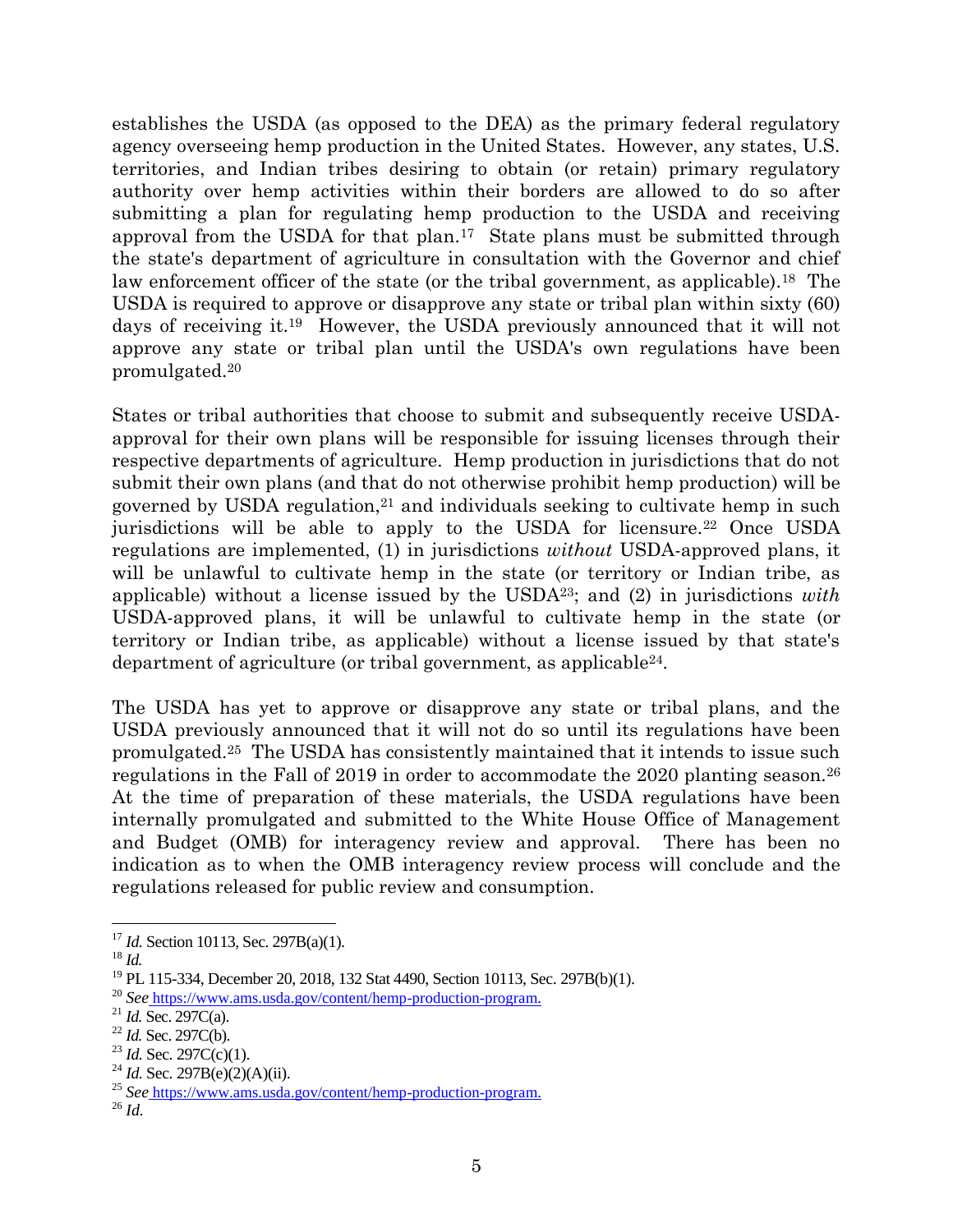Accordingly, no hemp cultivated in the United States today is being grown pursuant to the 2018 Farm Bill's newly-enacted hemp production regulatory regime. However, the 2018 Farm Bill includes a provision continuing the operation and applicability of the 2014 Farm Bill until one year after the United States Secretary of Agriculture publishes regulations governing commercial production of hemp in jurisdictions without USDA-approved programs.27 Accordingly, until the 2018 Farm Bill regulations are implemented and effective, hemp cultivation in the United States must be conducted in compliance with state agricultural pilot programs pursuant to the 2014 Farm Bill.

#### **V. Federal and State Regulatory Considerations**

Federal decriminalization of hemp and hemp-derived products through the 2018 Farm Bill was a watershed moment for the hemp industry. But, by decriminalizing hemp, the 2018 Farm Bill also ushered in a new era of regulatory scrutiny and control within the hemp (and, particularly, CBD) industry. On the same day that the 2018 Farm Bill was signed into law, the FDA released a statement which forecast its clear intention to take an active role in regulation and enforcement for hemp and CBD products going forward.<sup>28</sup> Since then, the FDA has reaffirmed this statement on multiple occasions and it has been actively involved in the industry from an enforcement standpoint.

Under its own interpretation of the Federal Food Drug & Cosmetic Act ("FD&C Act"), the FDA has concluded that it is illegal to market or sell food, beverage, and dietary supplement products containing CBD in interstate commerce. The North Carolina Department of Agriculture has adopted this position for intrastate commerce activities as well, and it has warned CBD companies and consumers of its position in advisory letters. The FDA has publicly affirmed its desire to establish a regulatory "pathway forward" for hemp-derived CBD and CBD products, but there is no certain timeline for the agency's efforts on that topic.

The Federal Trade Commission ("FTC") has also begun to show increased regulatory scrutiny and concern in the hemp and CBD industries. The FTC joined with the FDA in warning letters issued to CBD product companies in the Spring of 2019 involving claims made in those companies' marketing materials that were false, misleading, unsubstantiated by competent evidence, and that otherwise violated the FTC Act and the FD&C Act. This Fall, the FTC – for the first time – issued its own standalone warning letters to three (3) undisclosed CBD product companies in connection with their product marketing claims. Companies can expect the interest and influence of regulatory agencies like the FDA and FTC to continue to grow and develop as the commercial hemp and CBD industries mature.

l <sup>27</sup> PL 115-334, December 20, 2018, 132 Stat 4490, Section 7605.

<sup>28</sup> https://www.fda.gov/news-events/press-announcements/statement-fda-commissioner-scott-gottlieb-md-signingagriculture-improvement-act-and-agencys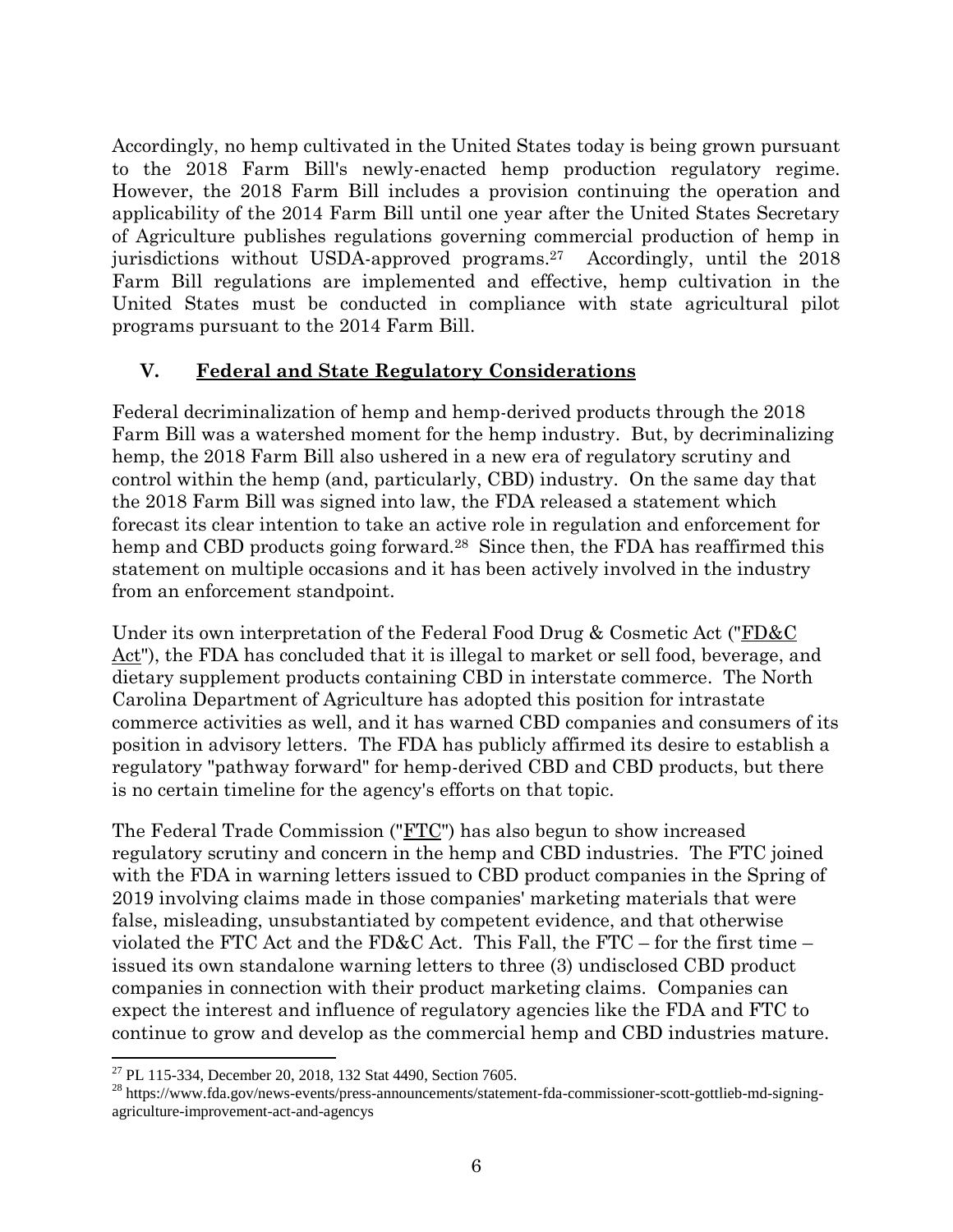As noted above, the USDA is working to develop its rules and regulations that will establish our country's first ever, nationwide hemp cultivation program. There is no set timeframe for the USDA's release of those rules and regulations. However, the USDA has indicated its strong desire to publish those rules in advance of the 2020 crop year. As of the finalization of this manuscript, those regulations have not yet been publicly published or released. Once available, they will have a significant impact on the cultivation of hemp in the United States and on the individual states' efforts to implement state-level cultivation plans in accordance with the 2018 Farm Bill.

### **VI. Doing Business with the Hemp Industry**

The following briefly summarizes key considerations for any clients that are involved (or considering involvement) in the hemp industry, regardless of whether or not they actually "touch the plant."

### **a. Landlords, know your tenants**

Whether a landlord-client owns farm land or commercial properties, if they are considering a lease to a hemp-related operation, it is imperative that they understand who the tenants are, and what they plan to do in business. Landlords should be comfortable that their tenants are fully licensed or authorized (as applicable) by the state to conduct their business operations, and that those operations are being conducted in compliance with all applicable hemp laws and regulations. Landlords should protect themselves with written lease agreements that contain appropriate representations, warranties, covenants, and indemnification. Written leases should also give landlords an appropriate "out" in the event a company loses its licensure or governmental authorization to operate, operates in violation of the law, etc. Landlords may also want to address what will happen to the tenant's possessions at the property if a default and/or eviction occurs. For example, if plant material (flower or biomass) is left at the premises following default, what can (and should) the landlord do to dispose of it? Landlords may also want to scrutinize the tenants' financials (or, the financials of the tenants' principals) to mitigate risk of default issues.

### **b. Insurance**

Will typical general liability policies be sufficient to protect your client and its business from a risk-related event? Your clients should be fully assessing all available insurance products for their business and comparing the costs of same against the real risks and liabilities they may face in their hemp-related operations.

Governmental crop insurance is not yet fully available for hemp cultivators. But, whole farm revenue coverage is available this year for certain farmers who may qualify. Private crop insurance options may also be available in some instances.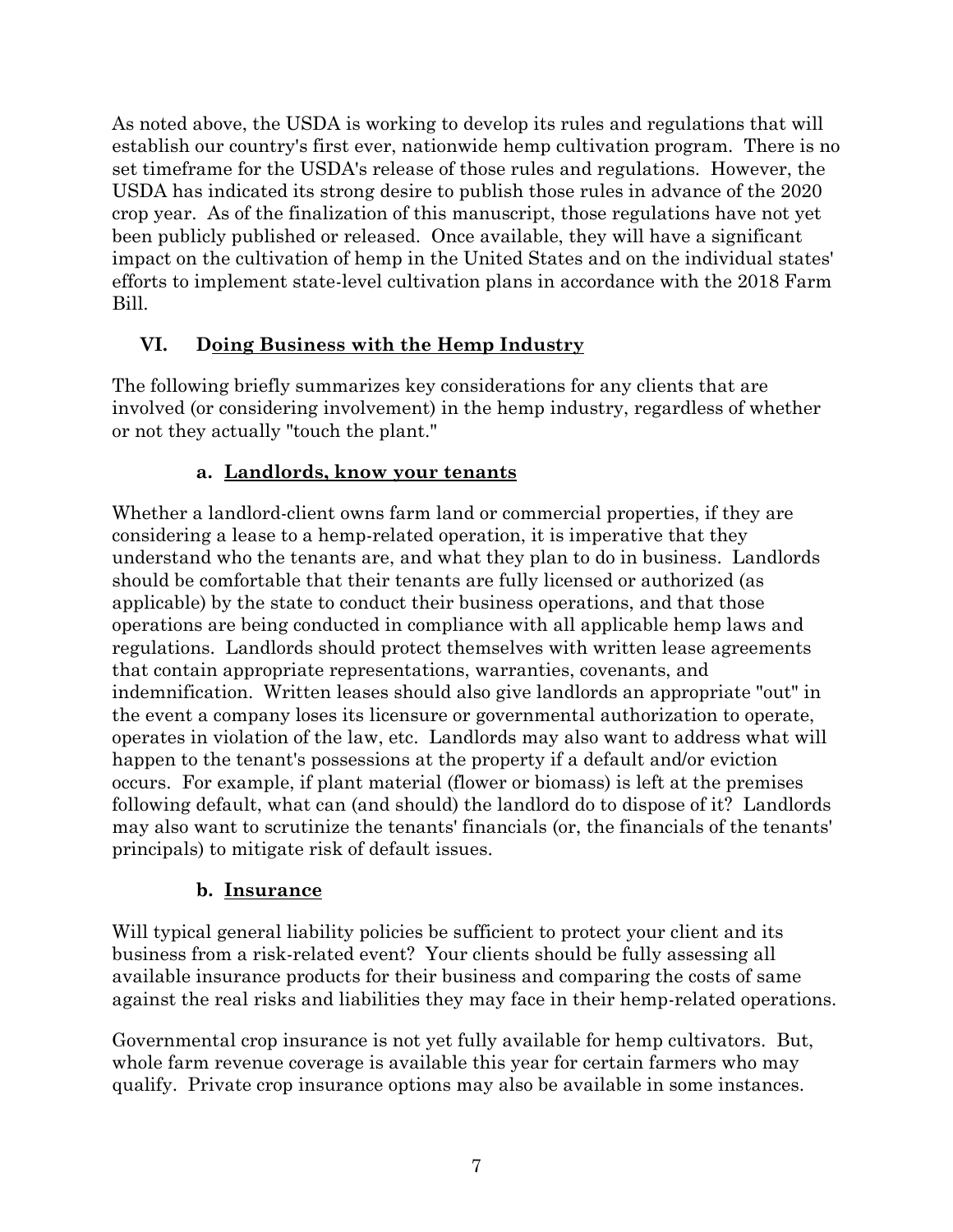Products liability insurance is important for any company that is making, selling, or re-selling any consumer products intended for consumption or ingestion (or, any ingredients utilized in those ultimate end-use products). Products liability lawsuits have not yet begun to hit the industry in waves – but, it is only a matter of time before those claims are made in the court system.

#### **c. Banking concerns**

Whether your client's business "touches the plant" or not, there are real banking considerations and concerns for anyone involved in the industry. Your clients should communicate with their lenders before diving into hemp-related activities. Although it is legal for banks and lenders to do business with lawful, compliant hemp-related businesses, many traditional financial institutions and credit unions are nonetheless choosing to mitigate their compliance risks by refraining to do business with hemp-related companies. In some instances, those banks and credit unions are also terminating their relationships with vendors, landlords, and other companies that do not directly cultivate, produce, or sell hemp or hemp products. It is important to know and understand the risk appetite of their existing lenders before your client begins any hemp-related operations. Some lenders may be willing to continue to do business with your clients, but others may close out accounts, call debt obligations, and otherwise seek to terminate their deposit and/or lending relationships.

The SAFE Act is currently pending in U.S. Congress. It passed the U.S. House of Representatives with overwhelming support, and awaits action in the U.S. Senate. This bill seeks to mitigate the regulatory risks and concerns of banks that desire to do business with state law-compliant marijuana related businesses. It also contains several protections for banks that desire to mitigate their risks by doing business with lawful hemp businesses. It is unclear when, or if, this bill will receive a vote in the U.S. Senate. If it does later become law, it should provide more widespread access to banking and financial services within the hemp industry itself.

### **d. Investments; Availability of Capital**

As indicated above, banking relationships for hemp businesses can be difficult to obtain. There are real access to capital concerns for hemp businesses today. Loans and credit lines are not easy to obtain within the industry. Even deposit accounts can be difficult to obtain for hemp-related businesses.

Merchant services are often denied to the industry due to its "high risk" status. Few providers are willing to offer credit card services for brick-and-mortar and online sellers. Those companies that do offer merchant services to the industry usually require burdensome capital reserves and charge fees much higher than those charged to other industry groups. Your clients should be cognizant of these access to capital issues before they embark on their business operations. Square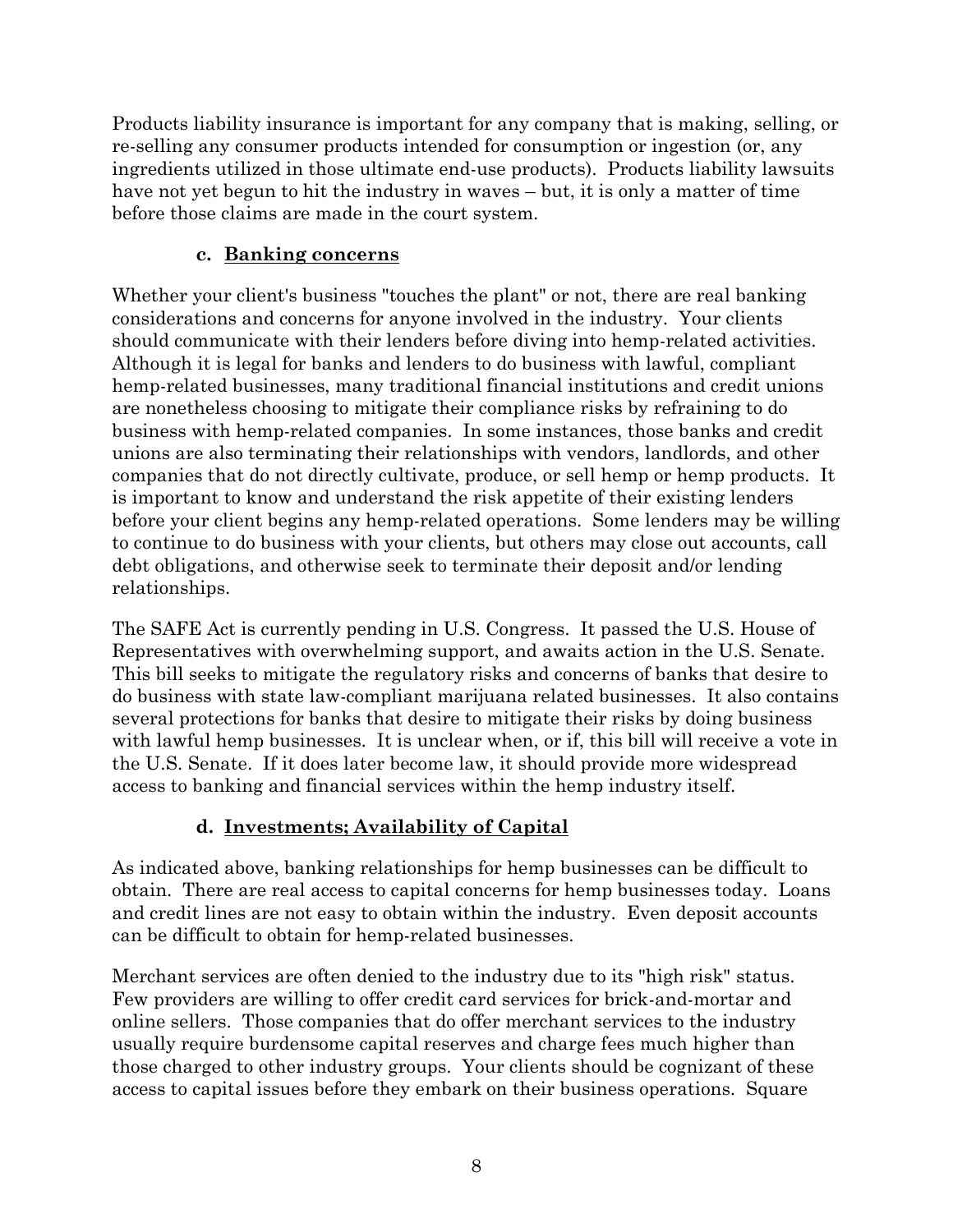has recently begun to accept hemp and CBD businesses back onto its merchant services platform, but the onboarding is occurring selectively and slowly. Hopefully, the financial services available to the industry will continue to grow.

Often, today, hemp-related businesses are funded through private investment (capital raises from accredited investors, private equity groups, and other sources) and/or self-financing of operations by the owners/operators of the companies.

#### **e. Bankruptcy issues**

Rarely considered, but important if a business venture does not ultimately succeed, are bankruptcy concerns for the industry. Hemp-related operations that are fully and properly licensed and operating in compliance with applicable state and federal laws should be afforded bankruptcy protection under the United States Bankruptcy Code. However, before seeking bankruptcy protections, it is imperative that your clients confirm that their hemp-related operations are fully legal and operating in compliance with the law. Federal bankruptcy courts have rejected marijuanarelated businesses from seeking protection due to illegality of that industry at the Federal level, even if the businesses were compliant with the state laws of their operational jurisdiction. If a hemp-related business is not operating in compliance with Federal laws and regulations, bankruptcy courts may reject those hempbusinesses as well in the event of a filing. The same analysis must also apply if your company does not "touch the plant" but, instead, offers services or goods to a hemp-related business. If your client's plan to reorganize its debts hinges on an ongoing relationship with a business that is not operating in full compliance with Federal laws and regulations, it may create issues. Even a commercial landlord that leases space to a non-filing hemp-related business may be prevented from reorganizing its debts in some instances.

### **f. Employment issue**

Employers had a much simpler time policing illicit drug use before the legalization of hemp. THC was a derivative of marijuana and a positive test for THC definitively indicated drug use. Punishment was straightforward. That is no longer the case, as hemp can contain up to .3% THC. Many CBD products, such as tinctures, call for frequent or even daily use. Over time, it is entirely possible that enough THC can stack up and trigger a positive result on a drug test. In North Carolina, employers may not discriminate against a current or prospective employee based on that person's lawful use of a lawful product during non-working hours absent certain and proper policies and procedures. N.C. Gen. Stat. § 95.28.2. As THC now is a component of a lawful product in hemp, employers should take care before reacting rashly to a positive test for THC. Also, CBD is considered to be non-psychoactive, so employers should strongly consider their treatment of CBD use among their employees.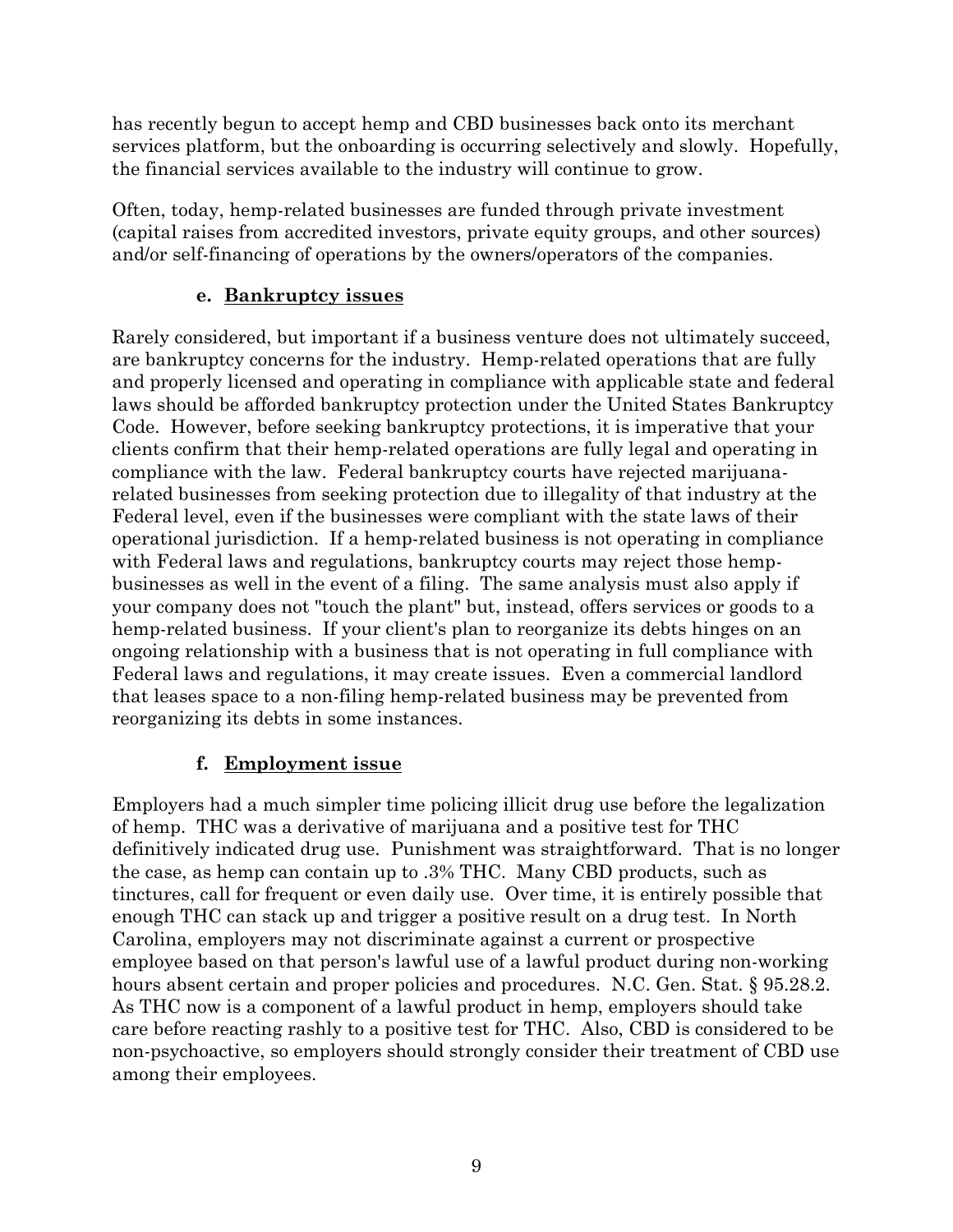### **VII. Ethical Considerations**

Given the recent decriminalization of hemp and CBD, and the still evolving state of applicable laws and regulations, every interaction with a hemp and CBD client must – to some degree – involve an ethical analysis on the part of the lawyer. This is necessitated, in large part, by the lightning speed with which the commercial markets for hemp and CBD are growing (and the slowness with which our regulators and lawmakers are acting to develop laws, policies, and programs to oversee those commercialized efforts).

This is especially true given that Rule 0.1 of the Rules of Professional Conduct (each a "Rule" and collectively the "Rules") requires lawyers to be competent, prompt and diligent, and their conduct to conform to the requirements of the law.

### **A. Who is Your Client?**

Who is your client? Are you representing an individual person? Or, are you representing an organization? Do you also represent the owners or operators of that organization in their individual capacity? If an organization, who is authorized to act as an agent of the organization and to give you instructions as the entity's attorney?

What is the nature of your client's business? Do they "touch the plant" or not? Do they have all required licenses, approvals, and authorities to lawfully conduct their business in each jurisdiction where they operate?

These questions (and their answers) matter. If you do not know who your client is, or what they do, then you cannot effectively counsel your client, and you cannot be sure that you are satisfying your professional and ethical obligations in that representation.

### **Rule 1.2**

Rule 1.2 prohibits a lawyer from counseling a client to engage, or assisting a client, in conduct that the lawyer knows is criminal. A lawyer may discuss the legal consequences of any proposed course of conduct with a client and may counsel or assist a client to make a good faith effort to determine the validity, scope, meaning or application of the law. Rule 1.2 also allows an attorney to limit the scope of the representation if such limitation is reasonable under the circumstances.

Example: Prospective client calls your office to discuss their business venture. They would like your help setting up an LLC for a new operating entity. They would also like your advice and assistance as it relates to their development of an edible CBD product that they intend to market and sell in interstate commerce. They believe that their product formulation has healing properties and treats or heals diagnosed medical conditions (but they have not obtained FDA approval for those claims), and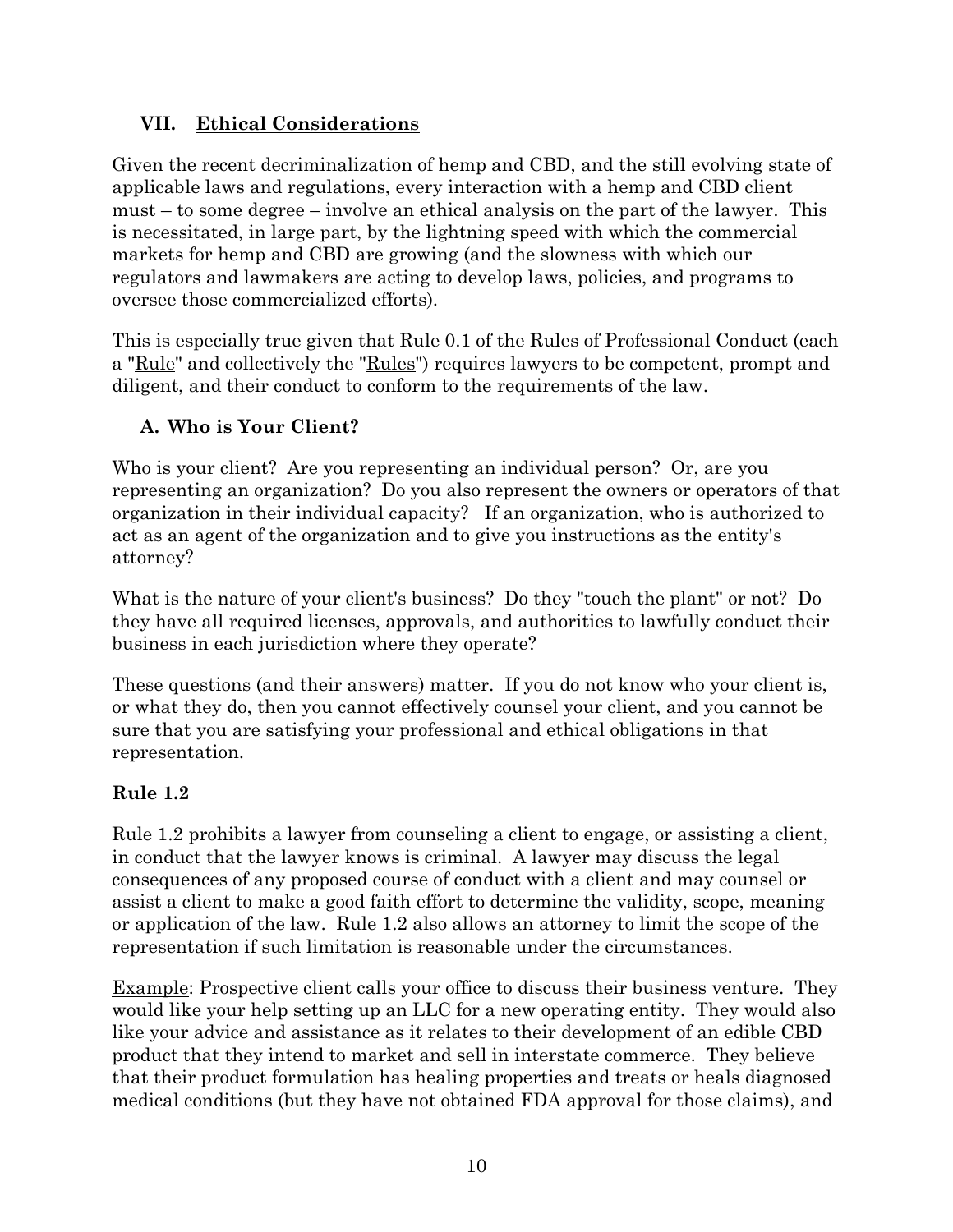they intend to indicate same on their labels and in the product's marketing materials. How do you respond? And will you take them on as a client?

# **Rule 1.13**

Rule 1.13 allows a lawyer employed or retained by an organization to act through that organization's duly authorized representatives. If a lawyer for an organization knows that an officer, employee, or other person associated with the organization is engaged in action, intends to act or refuses to act in a matter related to the representation that is a violation of a legal obligation to the organization, or a violation of law which reasonably might be imputed to the organization, and is likely to result in substantial injury to the organization, then the lawyer shall proceed as is reasonably necessary in the best interest of the organization. Unless the lawyer reasonably believes that it is not necessary in the best interest of the organization to do so, the lawyer shall refer the matter to higher authority in the organization, including, if warranted by the circumstances, to the highest authority that can act on behalf of the organization as determined by applicable law. If, despite the lawyer's efforts, the highest authority that can act on behalf of the organization insists upon action, or a refusal to act, that is clearly a violation of law and is likely to result in substantial injury to the organization, the lawyer may reveal that information outside the organization (if permitted by Rule 1.6) and may resign in accordance with Rule 1.16.

Example: You represent a hemp-related business entity. Part of its business involves the processing of hemp biomass and the resulting production of CBD-rich oils and products. Your client contact (the plant facility manager) discloses to you that the organization has recently received a shipment of hemp biomass from a farmer that tested "hot" (greater than 0.3% THC by dry weight). The contact also discloses that he intends to retain the biomass anyways and to process that material notwithstanding its illegal status. What do you do?

Example 2: Your client contact (the plant facility manager) discloses to you that they intend to use legally compliant hemp biomass to produce highly concentrated products that contain more than 0.3% THC by dry weight. You inform the client contact that this violates state and federal law, but he indicates that he intends to ignore your advice. What do you do? Do you tell his superiors at the organization you represent and counsel them against this course of conduct? What should you do if those superiors also ignore your advice?

# **B. Cross-Border Representation Issues.**

The hemp and CBD industry regularly touches on interstate commerce. Rarely are operations wholly intrastate in nature. As such, there are always cross-border representation issues to consider.

# **Rule 5.5.**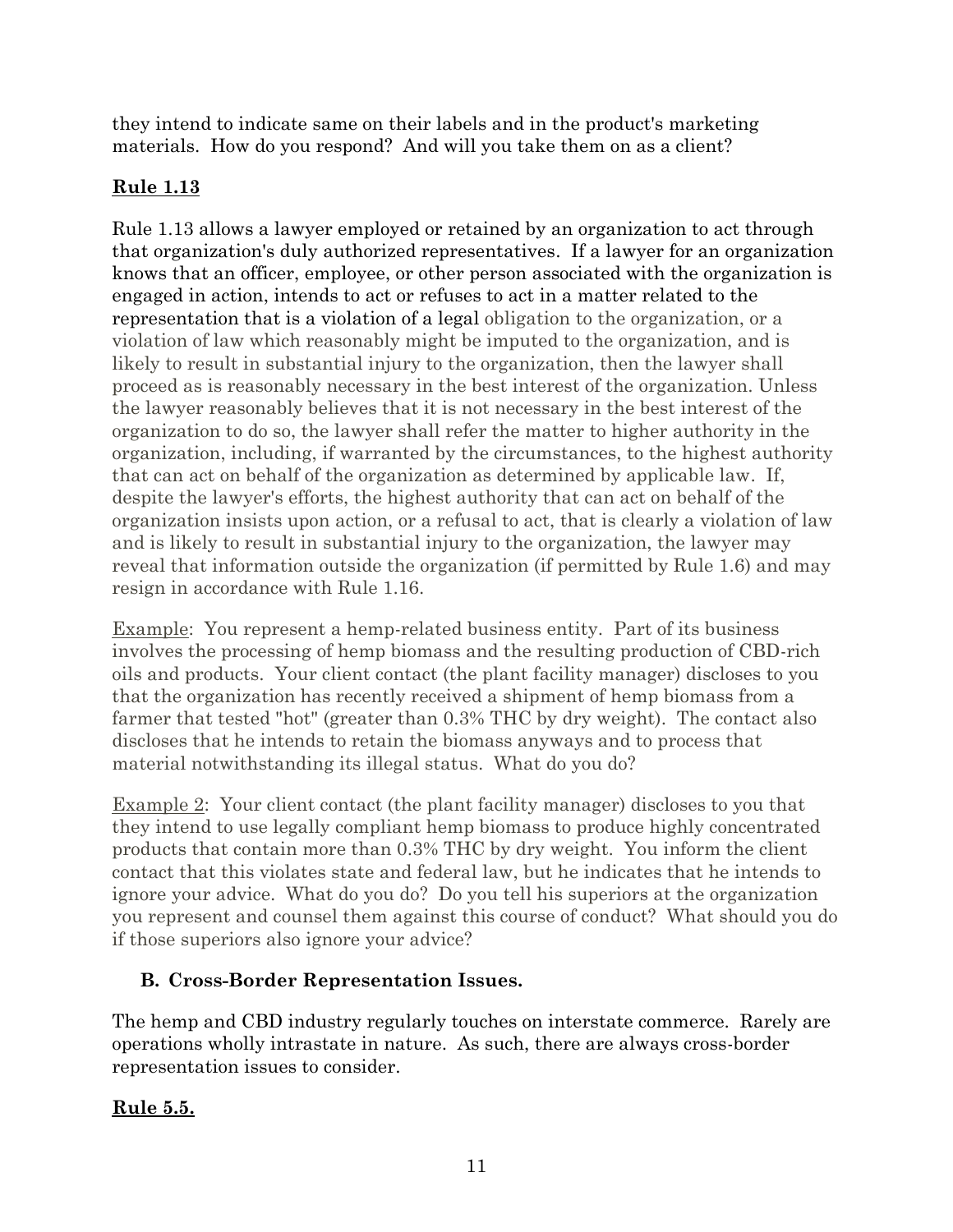Rule 5.5 prohibits a lawyer from practicing law in a jurisdiction where doing so violates the regulation of the legal profession in that jurisdiction. And, it prohibits a lawyer from assisting another person in the unauthorized practice of law. However, a lawyer is not prohibited from providing services limited to federal law.

Example: A prospective client calls your office. The client's operations are located in Arizona. The client is licensed to cultivate and produce hemp by the Arizona Department of Agriculture. The client would like your assistance with state and federal regulatory compliance and advisory matters. You are not licensed to practice law in Arizona. May you advise the client on Arizona state law and regulatory issues impacting the client's business? May you advise the client on Federal law and regulatory issues impacting the client's business?

### **C. Importance of Staying Informed and Abreast in the Law.**

Marijuana is still very much illegal on the Federal level, and in North Carolina. And it can be difficult to discern between marijuana and hemp by sight or smell alone. The legal differentiation between marijuana and hemp boils down to whether or not the Plant contains 0.3% THC or less by dry weight.

Also, given the new state of the industry, and the continuous development and changes in federal and state laws and regulations, it is imperative that attorneys practicing in this field of law keep themselves well educated and abreast of legal updates and implications.

# **Rule 1.1**

Rule 1.1 prohibits a lawyer from handling a legal matter that the lawyer knows or should know he or she is not competent to handle without associating with a lawyer who is competent to handle the matter. Competent representation requires the legal knowledge, skill, thoroughness, and preparation reasonably necessary for the representation.

Example: You maintain a general practice of law. A client comes to you for assistance with an issue that requires specialized knowledge of FDA laws and regulations. Should you take on the representation? If so, do you need to associate in an attorney with greater experience in that field of law?

### **Rule 1.4**

Rule 1.4 requires a lawyer to explain matters to the extent reasonably necessary to permit the client to make informed decisions regarding the representation.

Example: You maintain a general practice of law. A client comes to you for assistance with an issue that requires specialized knowledge of FDA laws and regulations. Are you able to sufficiently explain the law and regulation (and how it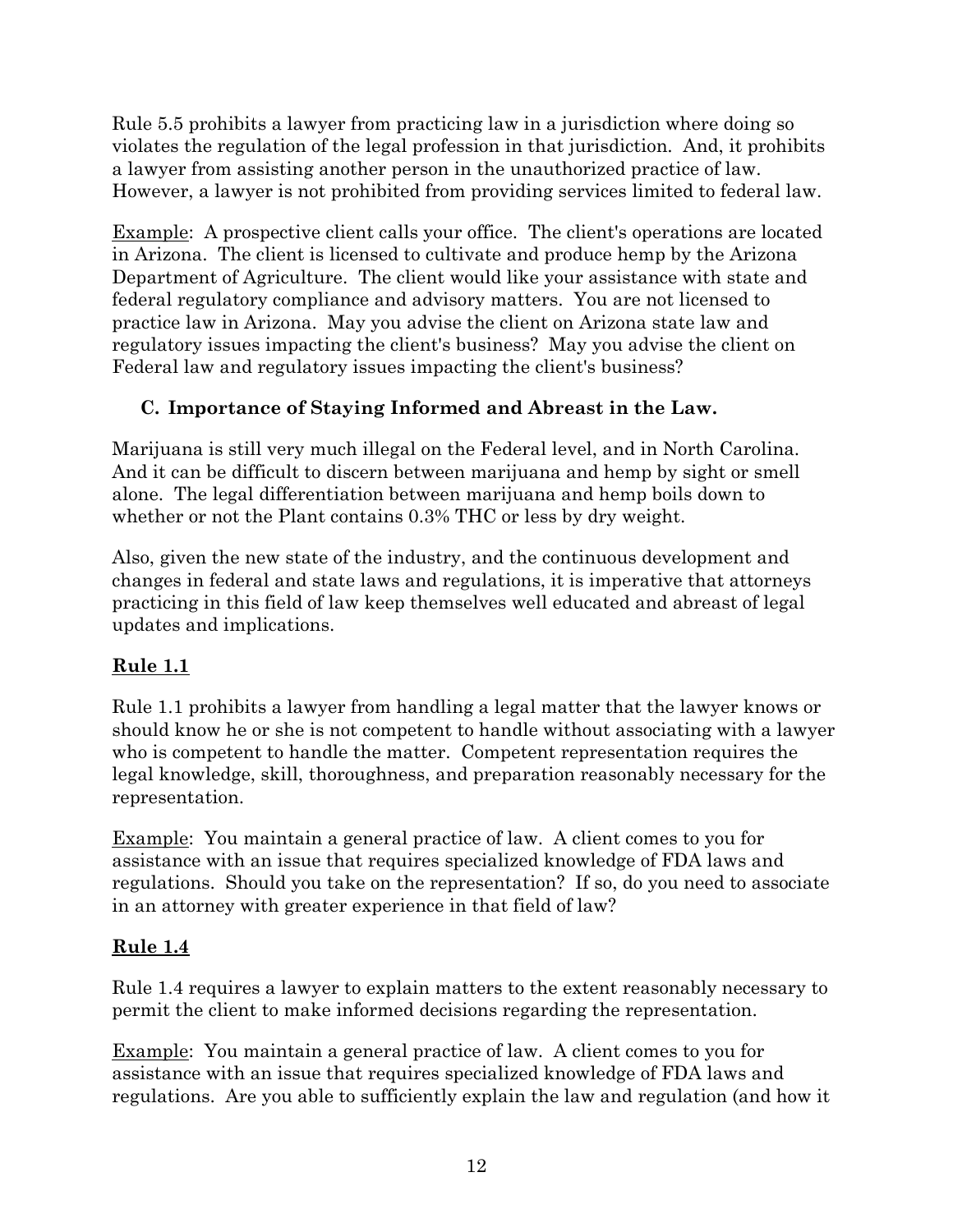impacts that client's issue) in a way that will allow the client to make an informed decision? Do you have the necessary underlying knowledge to be able to fully understand and identify the risks and challenges that client may face?

## **Rule 8.4**

Rule 8.4 outlines professional misconduct by lawyers. Among other things, it is professional misconduct for a lawyer to violate or attempt to violate the Rules, or knowingly assist or induce another to do so. It is also misconduct for a lawyer to commit a criminal act that reflects adversely on the lawyer's honesty, trustworthiness, or fitness as a lawyer in other respects.

# **D. Other Rules and Impact.**

# **Rule 1.6**

Rule 1.6 requires a lawyer to maintain as confidential information acquired during the professional relationship with a client unless the client gives informed consent. A lawyer must make reasonable efforts to prevent the inadvertent or unauthorized disclosure of, or access to, information relating to the representation of a client.

Client confidentiality can be a challenge within this industry, and must remain at the top of your mind at all times. The industry is relatively small and there is often overlap between the people, companies, and operations of businesses within the hemp industry. One of your clients (or, the contact at your client organization) may be involved in different lines of business with different people. You must be careful not to disclose information or breach client confidences. Your clients may blur the lines between those efforts and operations, but it is our responsibility to maintain confidentiality at all times.

# **Rule 1.7**

Rule 1.7 prohibits a lawyer from representing a client if the representation involves a concurrent conflict of interest. We must be mindful of conflicts involving our clients and their operations before we accept representation or agree to undertake work. Especially given the overlap that exists within this industry today. Some, but not all, conflicts and potential conflicts can be waived with informed written consent of the clients.

# **Rule 1.16**

Rule 1.16 allows a lawyer to decline or terminate representation of a client in certain instances. A lawyer must decline or terminate representation where that representation will result in a violation of law or the Rules. Even upon withdrawal or termination of the representation, a lawyer must take steps (to the extent reasonably practicable) to protect the client's interests. If client insists on taking